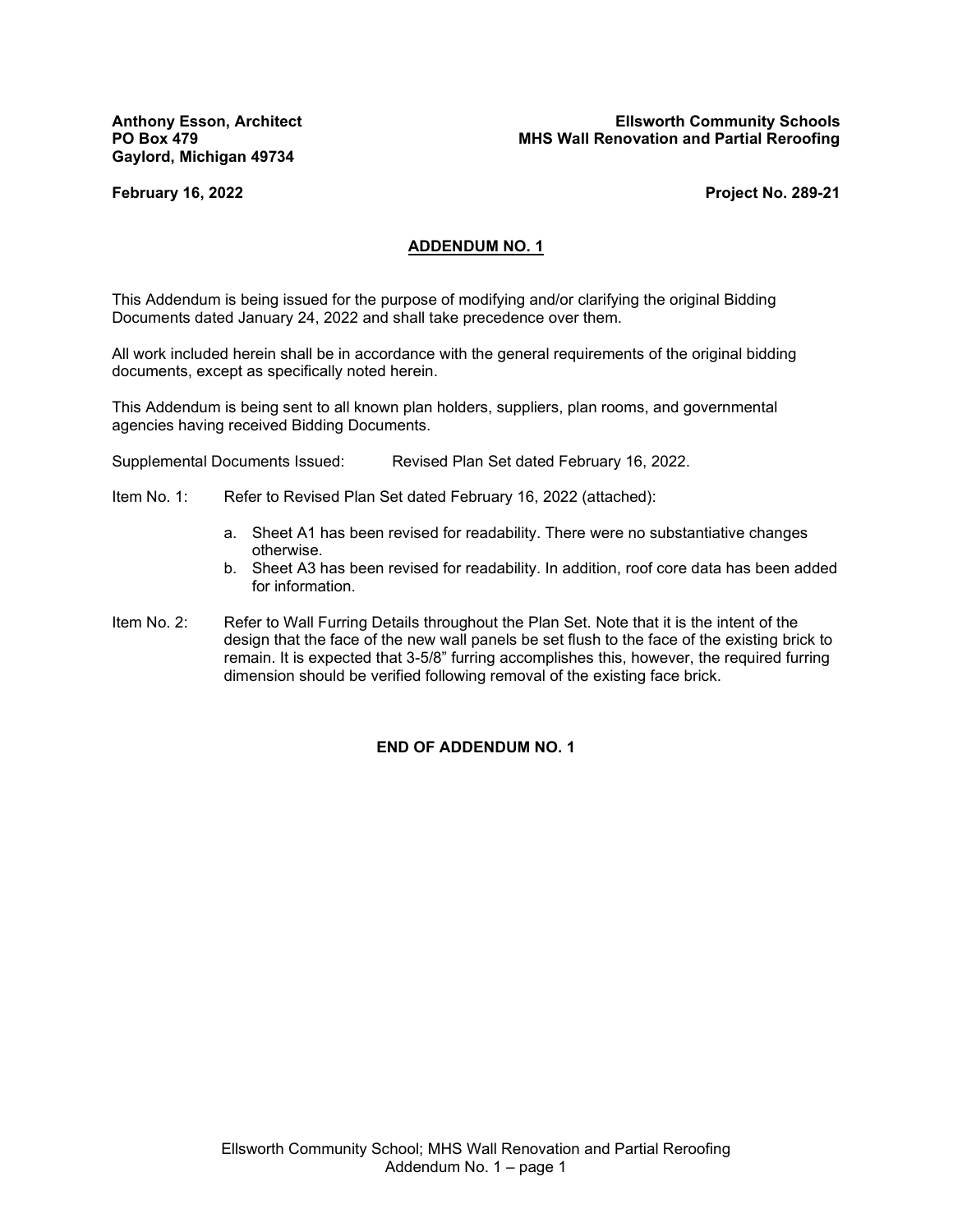| ANTHONY P. ESSON<br>ARCHITECT<br>TELEPHONE:<br>PO BOX 479<br>PROJECT INFORMATION<br>TITLE SHEET AND<br>DRAWING TITLE<br><b>REROOF</b><br>MIDDLE/HIGH SCHOOL WALL RENOVATION AND PARTIAL<br>ELLSWORTH COMMUNITY SCHOOL<br>PROJECT TITLE<br>ELLSWORTH, MICHIGAN<br>PROJECT NO<br>289-21<br>JAN 24, 2022<br>FEB 16, 2022<br>DATE<br>SHEET | OF MICHIGAN<br>ATE<br><b>REGISTRATION</b> |  |  |                                             |
|----------------------------------------------------------------------------------------------------------------------------------------------------------------------------------------------------------------------------------------------------------------------------------------------------------------------------------------|-------------------------------------------|--|--|---------------------------------------------|
|                                                                                                                                                                                                                                                                                                                                        |                                           |  |  |                                             |
|                                                                                                                                                                                                                                                                                                                                        |                                           |  |  | $(989)$ 732-0585<br>GAYLORD, MICHIGAN 49734 |
|                                                                                                                                                                                                                                                                                                                                        |                                           |  |  |                                             |
|                                                                                                                                                                                                                                                                                                                                        |                                           |  |  |                                             |

STATE OF



# ELLSWORTH, MICHIGAN ELLSWORTH COMMUNITY SCHOOL MIDDLE/HIGH SCHOOL WALL RENOVATION AND PARTIAL REROOF

| WORK OF THIS CONTRACT INCLUDES REMODELIN<br>THE EXISTING ELLSWORTH MIDDLE/HIGH SCHOOL<br>DRAWINGS AND ACCOMPANYING SPECIFICATIONS: |
|------------------------------------------------------------------------------------------------------------------------------------|
| REMOVE DESIGNATED BRICK VENEER AND REPLA<br>WALL PANELS:                                                                           |
| REPAIR BRICK VENEER TO REMAIN AND CONSTR<br>CONTROL JOINTS:                                                                        |
| CONSTRUCT NEW CLASSROOM WINDOW OPENING<br>WINDOW UNITS:                                                                            |
| REROOF DESIGNATED ROOF AREAS INCLUDING M<br>AND ACCESSORIES.                                                                       |

ING AND RENOVATIONS TO . AS DETAILED IN THESE

ACE WITH NEW METAL

RUCT NEW CRACK

GS AND INSTALL NEW

MEMBRANE, EDGE METAL

# WORK DESCRIPTION  $\vert$   $\vert$  BUILDING DATA  $\vert$  SHEET INDEX

SITE ADDRESS<br>ELLSWORTH COMMUNITY SCHOOL<br>9467 PARK STREET ELLSWORTH, MI 49729

APPLICABLE CODES 2015 MICHIGAN REHABILITATION CODE FOR EXISTING BUILDINGS 2015 MICHIGAN BUILDING CODE SERIES 2012 NFPA 101 LIFE SAFETY CODE

USE AND OCCUPANCY CLASSIFICATION **EXISTING E** PROPOSED TO REMAIN THE SAME

CONSTRUCTION TYPE EXISTING MBC TYPE IIB; NFPA TYPE II-000

CLASSIFICATION OF WORK REROOF - LEVEL 1 ALTERATION<br>
WALL RENOVATION - LEVEL 2 ALTERATION

EXISTING BUILDING AREA<br>TOTAL BUILDING - 38,419 s.f.

## TITLE SHEET / PROJECT INFORMATION<br>PARTIAL DEMOLITION PLAN  $A1$ PARTIAL FLOOR PLAN A2  $A3$ PARTIAL ROOF PLAN EXTERIOR ELEVATION AND DETAIL  $AA$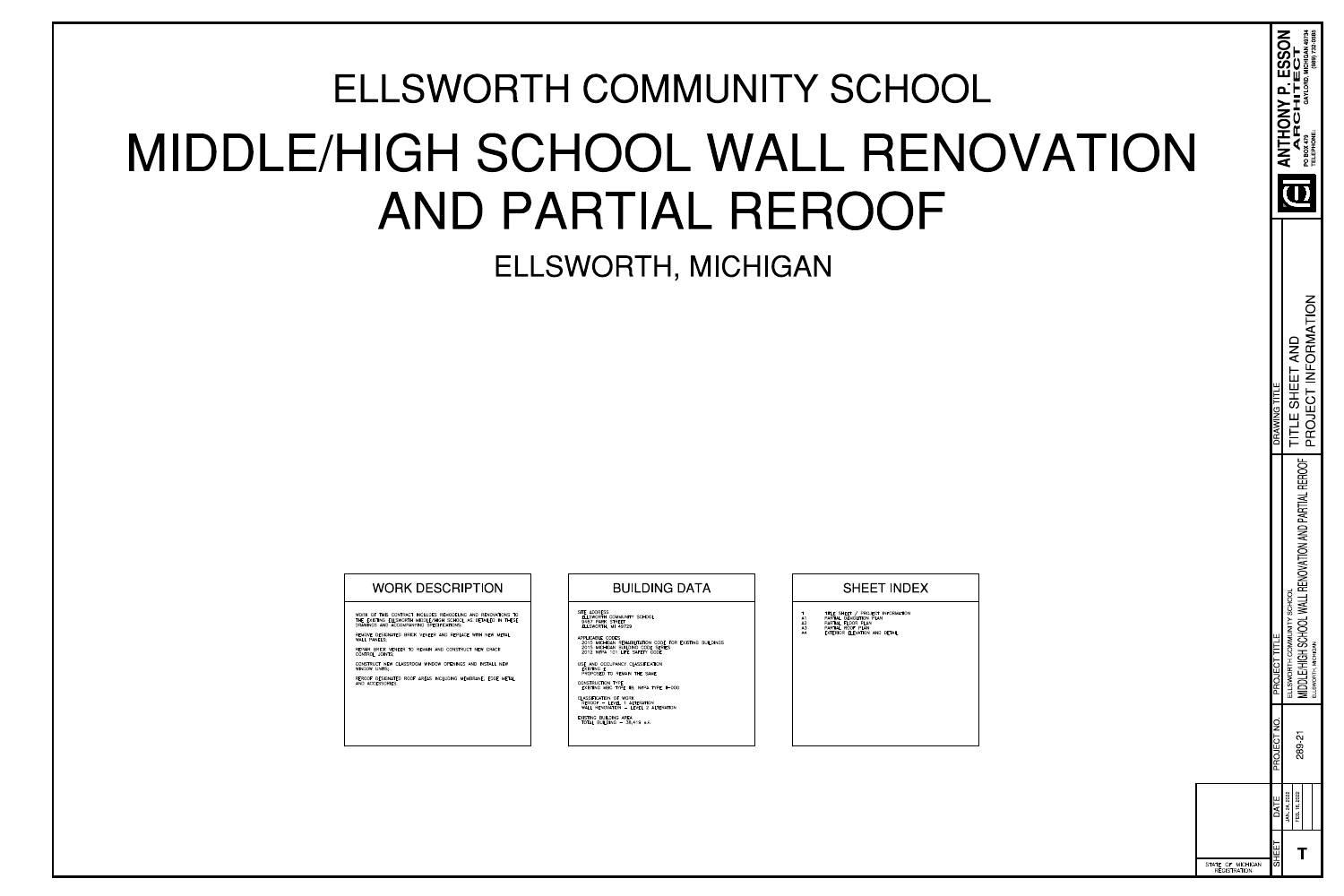- REMOVE EX'G. FACE BRICK AND RIGID INSULATION FROM  $3' 3''$  above finish FLOOR TO TOP OF PARAPET WALL SEE DETAIL.
- CONSTURCT NEW OPENING IN EX'G. CMU WALL. TOOTH BACK CMU AND INSTALL<br>NEW BULLNOSE CMU AT OPENING JAMBS AND STOOL. INSTALL NEW PRECAST<br>MASONRY LINTEL ABOVE OPENING SEE DETAILS.

| PARTIAL DEMO PLAN<br>DRAWING TITLE<br><b>REROOF</b><br>MIDDLE/HIGH SCHOOL WALL RENOVATION AND PARTIAI<br>ELLSWORTH COMMUNITY SCHOOL<br>PROJECT TITLE<br>ELLSWORTH, MICHIGAN | PROJECT NO.<br>289-21 | FEB. 16, 2022<br>JAN 24, 2022<br>DATE |
|-----------------------------------------------------------------------------------------------------------------------------------------------------------------------------|-----------------------|---------------------------------------|
|                                                                                                                                                                             |                       |                                       |
|                                                                                                                                                                             |                       |                                       |





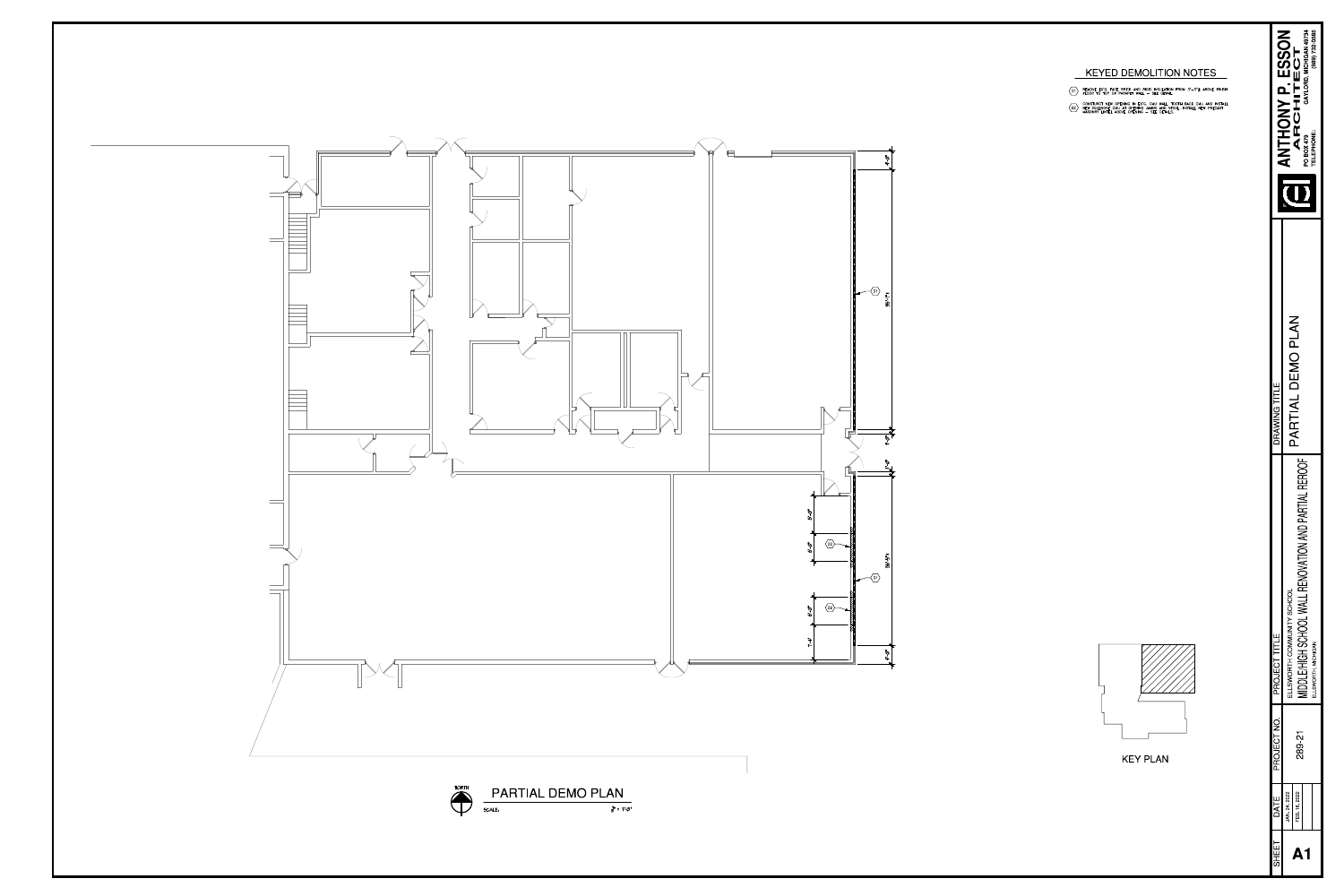

# KEYED CONSTRUCTION NOTES

- $\langle$ A1 $\rangle$  NEW WINDOW OPENING w/ BULLNOSE JAMB AND STOOL BLOCK. TOOTH FULL BLOCK IN TO JAMB COURSING, PAINT ENTIRE WALL SURFACE EDGE TO EDGE.
- $\begin{pmatrix} 1 & 1 \\ 1 & 0 \end{pmatrix}^n$  MTL. WALL PANELS OVER  $3 & 7 & 7$  furring installed horizontally at  $4'-0$  o.c. w/ 2 rigid insulation adhered to masonry surface btwn. Furring members.
- REMOVE EX'G. BROKEN FACE BRICK AND REPLACE w/ FACE BRICK SALVAGED<br>FROM REMOVED MATERIALS. CONSTRUCT NEW C.J. AT CURRENT CRACK LOCATION<br>- SEE PLAN AND ELEVATION FOR ALL LOCATIONS.
- $\overline{\langle A4 \rangle}$  REMOVE EX'G. BROKEN FACE BRICK AND REPLACE  $w/$  FACE BRICK SALVAGED<br>FROM REMOVED MATERIALS SEE PLAN AND ELEVATION FOR ALL LOCATIONS.
- $\overline{AB}$  REMOVE EX'G. SEALANT AND BACKER FROM EX'G. CONTROL JOINT AND INSTALL NEW BACKER ROD AND SEALANT.
- $\langle$ A6 $\rangle$  REMOVE EX'G. BELL DEVICE AND REINSTALL ON FACE OF NEW MTL. PANELS.
- REMOVE EX'G. O.A. INTAKE GRILLES, EXTEND O.A. DUCT THROUGH NEW FURRING<br>AND MTL. PANELS, AND INSTALL NEW O.A. GRILLES FILED VERIFY GRILL SIZE<br>AND CONFIGURATION AND MATCH EX'G.
- $\langle$ A8 $\rangle$  NEW PROJECT-OUT WINDOW UNITS SEE DETAILS.
- A9 CLEAN STAINED BRICK.



# **KEY PLAN**

| SHEET | DATE         | PROJECT NC | PROJECT TITLE                                 | DRAWING TITLE           | C<br>$\tilde{\zeta}$                        |              |
|-------|--------------|------------|-----------------------------------------------|-------------------------|---------------------------------------------|--------------|
|       | JAN 24, 2022 |            | ELLSWORTH COMMUNITY SCHOOL                    |                         |                                             |              |
|       | FEB 16, 2022 | 289 2      | p                                             | FLOOR PLAN<br>PARTIAL I | ARCHITECT                                   |              |
|       |              |            | MIDDLE/HIGH SCHOOL WALL RENOVATION AND PARTIA |                         | GAYLORD. MICHIGAN 4973<br><b>PO BOX 479</b> |              |
|       |              |            | ELLSWORTH, MICHIGAN                           |                         | <b>TELEPHONE:</b>                           | 989) 732-058 |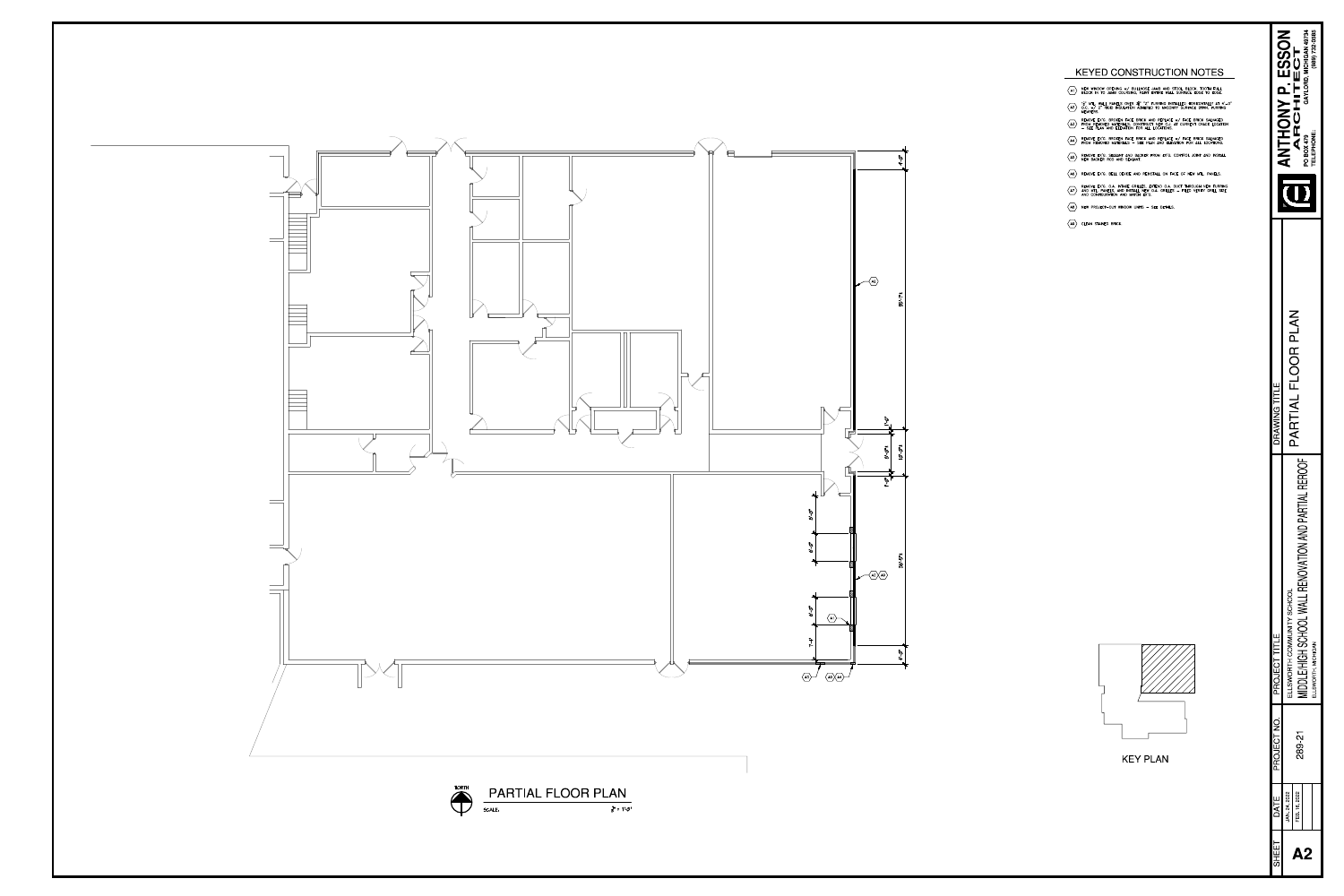





NOTE: ALL DIMENSIONS ± FIELD<br>VERIFY AND ACCOMODATE<br>ACTUAL FIELD CONDITIONS

## **DESCRIPTION OF WORK**

### REROOF AREA - APPROX. 13,382 s.f.:

- REMOVE EX'G. ROOF EDGE METAL, FLASHINGS AND COUNTER FLASHINGS;
- AND COPINGS; 2. REMOVE EX'G. ROOF DRAIN STRAINERS;
- 3. REMOVE EX'G. PVC MEMBRANE; 4. INSTALL SEPARATIOIN SHEET WHERE REQ'D.;
- 5. INSTALL NEW MECH. FASTENED ROOFING MEMBRANE;
- 6. REINSTALL NEW ROOF DRAIN STRAINERS; INSTALL NEW EDGE METAL, FLASHINGS AND COPING AS INDICATED. WHERE
- NOT INDICATED, INSTALL AS REQ'D. TO PROVIDE COMPLETE
- WEATHERPROOF ROOF COVERING ASSEMBLY; 8. INSTALL MEMBRANE WALK PADS UNDER ALL MEMBRANE BEARING SUPPORTS AND EQUIPMENT PADS.

## **KEYED ROOFING NOTES**

- $\overline{R1}$  NEW TWO-PIECE FASCIA AND FASCIA EXTENDER (TO MATCH EXISTING REMOVED)<br>FULL PERIMETER OF OPEN ROOF EDGE AT REROOF AREA(S).
- $\overline{R2}$  NEW MTL. COPING (TO MATCH EX'G. REMOVED) FULL LENGTH OF PARAPET. COPE<br>AND CAP PARAPET ENDS OVER ADJACENT ROOF EDGE METAL SEE DETAIL.
- $\langle$ R3 $\rangle$  REMOVE EX'G. STANDING SEAM MTL. WALL PANELS AND TERMINATE MEMBRANE TO WALL. INSTALL NEW METAL PANELS MATCHING EX'G. SEE DETAIL.
- $\overline{R4}$  INSTALL MEMBRANE WALK PAD AND CONCRETE SPLASH BLOCK AT ROOF DRAIN DISCHARGE.
- TERMINATE ROOFING UNDER EX'G COUNTER FLASHING (REMOVE EX'G.<br>(R5) COUNTER-FLASHING AND INSTALL NEW). VERIFY FLASHING CONDITIONS IN FIELD<br>AND CONSULT ARCHITECT FOR DIRECTION IF CONDITIONS DIFER.

## ROOF CORE DATA

REROOF AREA - APPROX. 13,382 s.f.:

- REPORTED ROOF CORE DATA (NOT CONFIRMED BY THE ARCHITECT)
- 1. PVC MEMBRANE;<br>2. 2" POLYISOCYANURATE INSULATION;
- 3. BUILT-UP ROOFING; 4. SEMI-RIGID FIBERGLASS INSULATION BOARD;
- 5. TECTUM DECK.





|                  | GAYLORD. MICHIGAN 49734<br>989) 732-0585<br>NCC.<br>ARCHITECT<br>TELEPHONE<br>PO BOX 479 |              |                                                |                     |  |  |  |
|------------------|------------------------------------------------------------------------------------------|--------------|------------------------------------------------|---------------------|--|--|--|
| DRAWING TITLE    | <b>ROOF PLAN</b><br>PARTIAL                                                              |              |                                                |                     |  |  |  |
| PROJECT TITLE    | ELLSWORTH COMMUNITY SCHOOL                                                               |              | MIDDLE/HIGH SCHOOL WALL RENOVATION AND PARTIAI | ELLSWORTH, MICHIGAN |  |  |  |
| <b>PROJECT N</b> | 289<br>28                                                                                |              |                                                |                     |  |  |  |
| DATE             | JAN 24, 2022                                                                             | FEB 16, 2022 |                                                |                     |  |  |  |
| SHEET            |                                                                                          |              |                                                |                     |  |  |  |